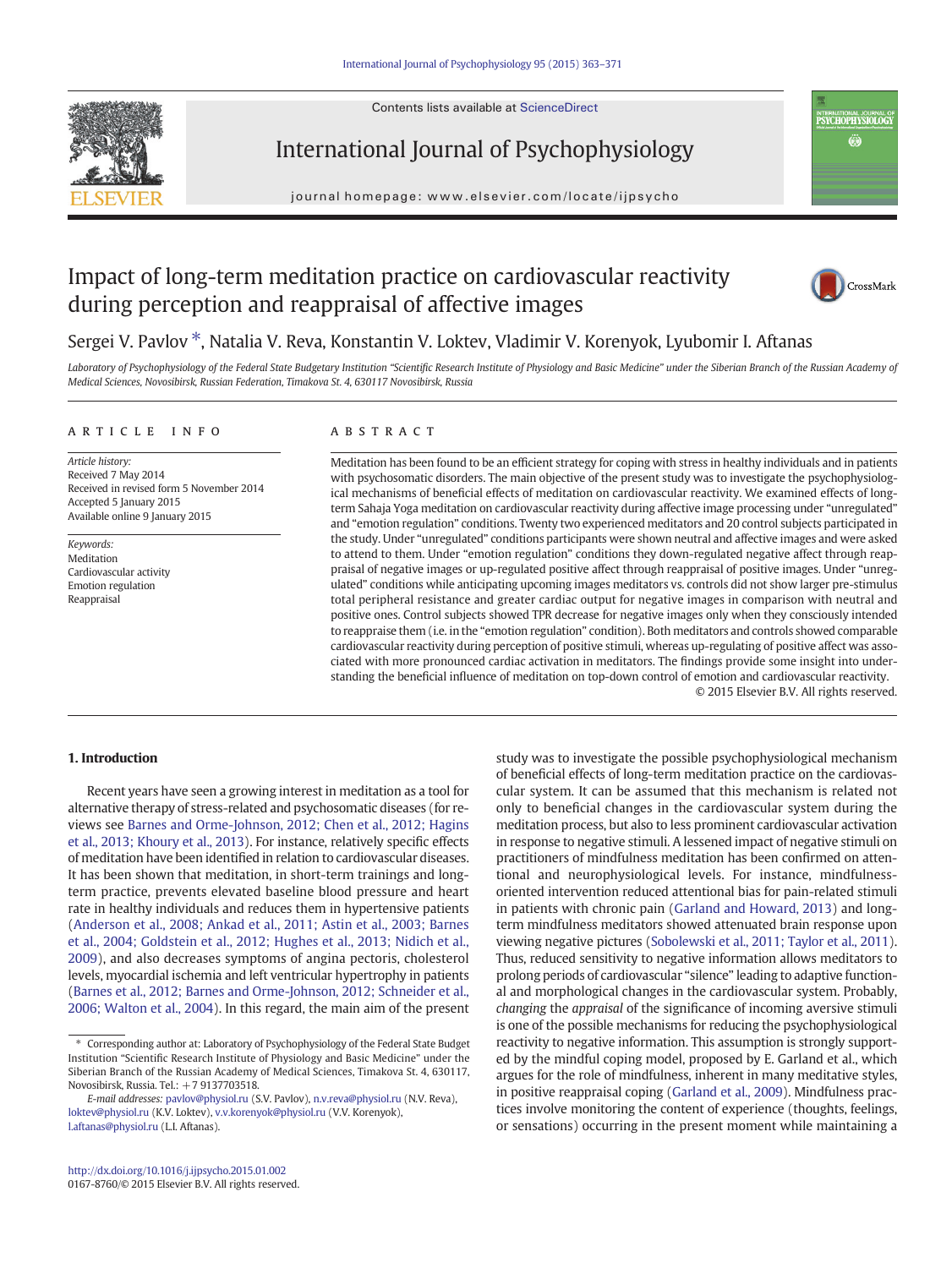specific attentional stance: awareness of the phenomenal field as an attentive and nonattached observer (for reviews see [Cahn and Polich,](#page-7-0) [2006; Wadlinger and Isaacowitz, 2011](#page-7-0)). According to Garland's model, when a given event is "appraised as a threat, harm, or loss that exceeds one's capabilities, the individual may initiate an adaptive response by decentering from this stress appraisal into the mode of mindfulness, wherein one attends to the dynamic process of consciousness itself rather than its contents. From the vantage point of this expanded, metacognitive awareness, one can then reappraise the given event in a positive manner by attributing to it new meaning" ([Garland et al.,](#page-7-0) [2009, p. 8\)](#page-7-0). Therefore it is likely that the ability to reappraise negative stimuli can be developed as a consequence of meditation practice and acts as an automatic and effortless emotion regulation strategy, allowing meditators to make less negative appraisals of stressful stimuli, thereby reducing the intensity and duration of concomitant cardiovascular activation.

Thus, the main aim of the present study was to investigate the influence of long-term Sahaja Yoga meditation practice,<sup>1</sup> largely related to a mindfulness type of meditation ([Manocha et al., 2012\)](#page-7-0), on the dynamics of the cardiovascular response to affective images, eliciting negative emotions. Considering that cardiovascular responding is multi-dimensional, particular care was taken to assess multiple measures of cardiovascular responding, including heart rate (HR), stroke volume (SV), cardiac output (CO), total peripheral resistance (TPR), and mean arterial blood pressure (MBP).

Generally, cardiovascular response to negative images is characterized by a large initial HR deceleration, sustained for several seconds and accompanied by subsequent CO and blood pressure (BP) decrease, which is indicative of heightened orienting and continued attention to a threatening stimulus [\(Bradley et al., 2001, 2012; Dan-Glauser and Gross,](#page-7-0) [2011; Minati et al., 2009\)](#page-7-0). Excessively long bradycardia may diminish oxygen recourses, depress central nervous system function, reduce behavioral complexity and compromise the fight–flight potential of mammals ([Porges, 1995, 2009\)](#page-7-0). Thus, the cardiac component of the orienting response must be of short duration, providing a rapid recovery of hemodynamics. We hypothesized that meditators in contrast to controls would diminish threat patterns of cardiovascular activity in the early phase of emotional processing and would be characterized by less prominent orienting bradycardia, and, therefore, reduced subsequent CO and BP decreases in response to negative images. Since we and other authors recently showed that anticipation of negative stimuli was characterized by increased vascular resistance and decreased cardiac output [\(Pavlov et al., 2014; Zanstra et al., 2010\)](#page-7-0), we also examined the impact of meditation practice on cardiovascular activity in the prestimulus periods. We hypothesized that meditators as compared to controls would be characterized by lower TPR and larger CO during anticipation of negative stimuli.

It should be noted, that there is growing evidence that positive emotion has beneficial effects on endocrine, immune and cardiovascular systems ([Davidson et al., 2010; Dockray and Steptoe, 2010;](#page-7-0) [Fredrickson, 2000, 2004; Kubzansky and Thurston, 2007; Steptoe](#page-7-0) [et al., 2009; Tindle et al., 2010](#page-7-0)). So we have included positive stimuli in the experimental procedure. Early hemodynamic changes in response to positive images are usually characterized by a triphasic (deceleratory, acceleratory, deceleratory) heart rate response where HR and CO decreases are less pronounced than for negative stimuli [\(Bradley et al., 2001, 2012; Pavlov et al., 2014\)](#page-7-0). Taking into account that long-term meditation practice and meditation trainings contribute to developing positive affectivity ([Sridevi et al., 1998](#page-7-0)), we assume that meditators in comparison to controls would show more pronounced cardiac activation in response to positive images, indexed by greater HR and CO. Increased cardiac activation in the absence of vasoconstriction may characterize the challenge state, associated with the cognitive effort, approach motivation and positive emotion [\(Blascovich, 2008](#page-7-0)) and accompany up-regulation of positive affect ([Pavlov et al., 2014;](#page-7-0) [Giuliani et al., 2008](#page-7-0)).

Returning to the mechanisms of beneficial effects of meditation on the cardiovascular system, we may assume that long-term meditation practice not only contributes to automatic changes of appraisals, but also to the development of voluntary reappraisal, associated with deliberate attempts to down- or up-regulate emotion through reappraising the meaning of the emotion-eliciting situation or stimulus [\(Gross,](#page-7-0) [2002\)](#page-7-0). Reappraisal, as a voluntary emotion regulation strategy, is implemented through different higher cognitive processes, such as memory, selective attention and response selection, which may be used to direct attention to reappraisal-relevant stimulus features and hold in mind reappraisal goals as well as the content of one's reappraisal (for review see [Ochsner et al., 2012](#page-7-0)). Since mindfulness meditation practice significantly improves attention regulation, including selective attention (for review see [Chiesa et al., 2011\)](#page-7-0) we predict developed voluntary reappraisal skills in experienced Sahaja Yoga meditators. Therefore, we also investigated the impact of meditation on cardiovascular response to affective images during down-regulating negative affect through reappraisal of negative images and up-regulating positive affect through reappraisal of positive images. Instructions for increasing positive affect were used, because the ability to increase it seemed to be more actual for health outcomes than, for example, down-regulating of positive emotions.

We hypothesized that meditators would be more effective than controls in down-regulating, demonstrating lower TPR in the anticipatory period along with reduced orienting decreases of HR, CO and BP in comparison to natural perception of negative images. Based on our recent study ([Pavlov et al., 2014](#page-7-0)) we expect that controls would only decrease TPR and increase CO in the anticipatory period, but would fail to reduce cardiac orienting response. But as we have mentioned above, meditators may change negative appraisals automatically, i.e. without any conscious efforts. In this case the hypothesized effects of down-regulation would be already manifested during natural perception of negative images and the additional attempts of meditators to decrease negative affect would not be reflected in cardiovascular activity. As for upregulating, we hypothesized that meditators in comparison to controls could be more effective in regulating positive affect and would exhibit more pronounced cardiac (HR and CO increase), but not vascular (TPR increase) activation during viewing of positive stimuli. Thereby, we investigated the impact of long-term meditation practice on cardiovascular response under conditions contributing to the implementation of either automatic or deliberate reappraisal. Such an approach seems promising since it makes it possible to ascertain whether automatic or voluntary emotion regulation strategies are mainly developed during the long-term meditation practice.

# 2. Material and methods

#### 2.1. Participants

Two groups of healthy right-handed males participated in our study. The experimental group included 22 experienced long-term Sahaja Yoga meditators (meditators, mean age  $=$  36.23, SD  $=$  8.96; mean meditation experience  $= 12.3$  years,  $SD = 4.53$ ) and 20 age-matched healthy controls with no meditation experience (controls, mean  $age = 33.55$ ,  $SD = 5.48$ ). None reported suffering from cardiovascular, respiratory, or psychiatric diseases and taking any drugs. All participants were normotensive. The differences between meditators and controls in age, systolic and diastolic blood pressure were insignificant (two tailed T-test, all  $t < 1.47$ , all  $p > 0.1$ . All the subjects gave written informed consent and were paid for participation. The research received approval of

 $1$  Sahaja Yoga meditation is characterized by the mental states of "thoughtless awareness", or "mental silence" and is accompanied by the experience of bliss. In general, the outcome of this meditative technique, as most others, is a sense of relaxation and positive mood and a feeling of benevolence toward oneself and others ([Aftanas and Golocheikine,](#page-6-0) [2001; Aftanas and Golosheykin, 2005; Rai, 1993](#page-6-0)).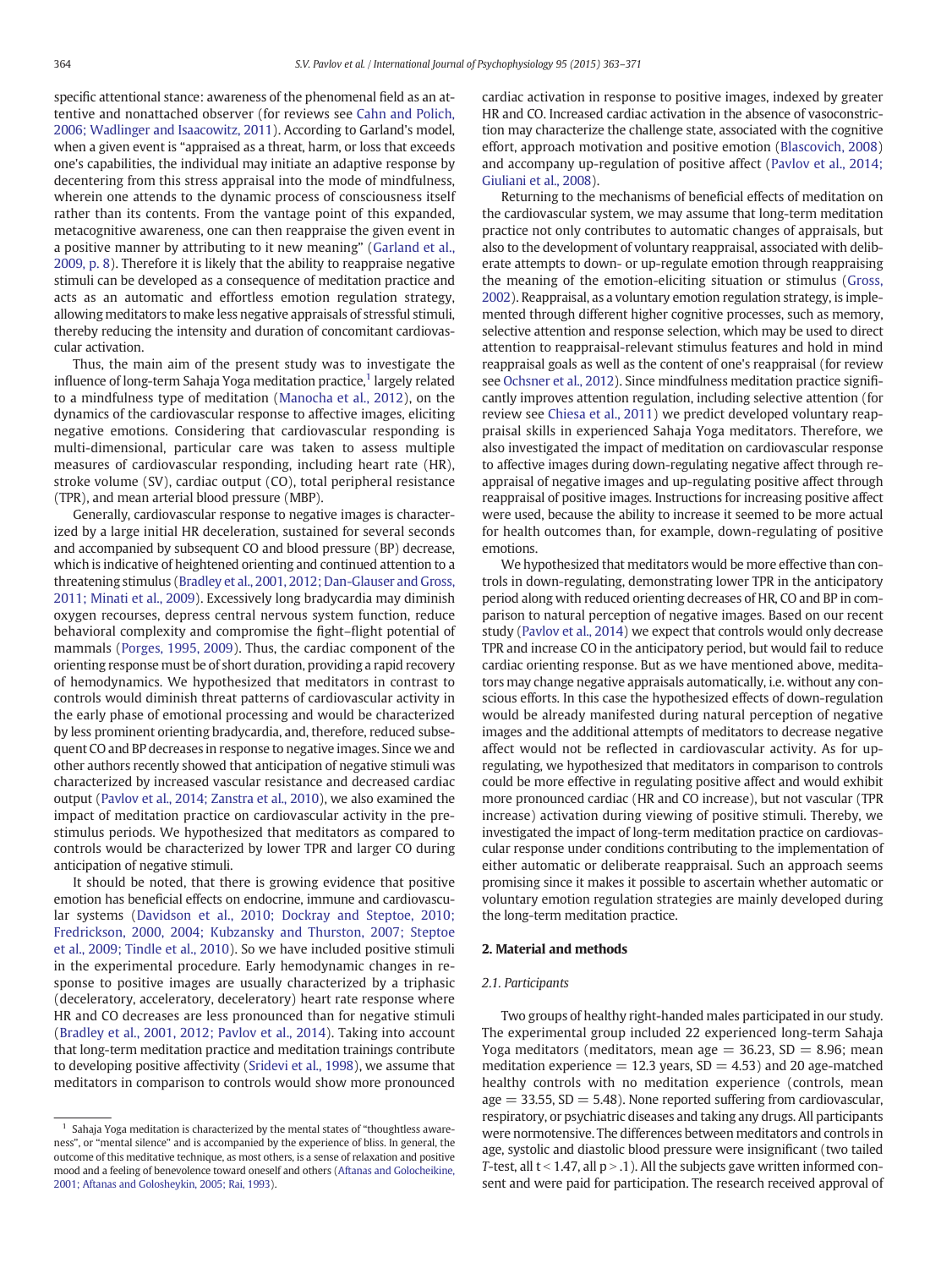the institutional ethics committee. Meditators were required to have practiced for at least five previous years for a minimum of six hours a week (two meditations per day). Regularity and sincerity of practices of each meditator were additionally confirmed by two leaders of the Novosibirsk Sahaja Yoga regional organization who assisted in organizing the research. The last meditation session was held by Sahaja Yoga participants approximately three hours prior to the experimental study.

# 2.2. Stimuli

One hundred and sixty images  $(151 -$  from free websites,  $9 -$  from the International Affective Picture System (IAPS, [Lang et al., 2005\)](#page-7-0)), including 32 neutral (people in emotionally neutral situations), 64 negative (loss, accidents), and 64 positive (attractive women, family) photos were selected for the main study. All pictures included people with well distinguishable facial expressions, experiencing negative or positive emotions or being in a neutral emotional state. An additional 14 images with similar content were selected for the training session (2 positive, 2 negative) and for the practice block (4 positive, 4 negative, 2 neutral) and were not used for further analysis.

# 2.3. Measures

# 2.3.1 . Subjective emotional report

After the image offset, two dimensions of valence and arousal (in a nine-point scale for each dimension) were assessed using a computerized Self-Assessment Manikin (SAM) [\(Bradley and Lang, 1994\)](#page-7-0).

# 2.3.2 . Cardiovascular responses

Cardiovascular responses were assessed through the use of a Finometer instrument (FMS Finapres Medical Systems, Amsterdam, The Netherlands). The Finometer measures finger arterial pressure on a non-invasive beat-to-beat basis based on the volume-clamp method of [Penaz \(1973\)](#page-7-0). The Finometer incorporates brachial artery reconstruction technology and the modelflow method providing hemodynamic parameters such as mean arterial blood pressure (MBP, mm Hg), stroke volume (SV, ml), cardiac output (CO, lpm), and total peripheral resistance (TPR, mm  $Hg \times s/ml$  (medical unit, MU)). Heart rate (HR, bpm) was derived from the pulse interval. Beatscope 1.1 software was used to analyze blood pressure waveforms and related hemodynamic parameters. The Finometer device is successfully used by many research groups for the assessment of the temporal dynamic of cardiovascular response (e.g. [Gomez and Danuser, 2010; Minati et al., 2009; Sarlo et al.,](#page-7-0) [2005, 2008\)](#page-7-0). The validity and reliability of this methodology in relation to blood pressure and other derived cardiovascular parameters have been confirmed in many studies ([Bogert and van Lieshout, 2005;](#page-7-0) [Jansen et al., 2001; Leonetti et al., 2004; Schutte et al., 2004\)](#page-7-0).

# 2.4. Procedure

#### 2.4.1 . Training session

Before preparation for the physiological recordings, participants completed a separate training session in the laboratory room. During this session participants received detailed instructions and step-bystep guidance about the reappraisal strategies that should be applied during the experimental session. When decreasing negative emotion during viewing of negative images, participants were instructed to increase their sense of objective distance, viewing pictured events from a detached, third-person perspective and refrain from delving into the emotion expressed by people on the photo. This type of instruction for down-regulating negative affect mainly refers to detached reappraisal strategy. When increasing positive affect during viewing of positive images, participants were instructed to increase their sense of subjective closeness to pictured events, vividly imagining themselves as involved in viewed actions and to try to experience positive emotions together with the people shown on the photos. The given set of instructions refer to self-focused reappraisal strategies characterized by altering the personal relevance of events and making one feel more or less connected to what is going on ([Ochsner et al., 2004\)](#page-7-0). After receiving the instructions, participants viewed two positive and two negative images presented sequentially, accompanied by step-by-step audio guidance, again explaining the reappraisal strategy on the example of a real image. After that, the subjects were asked to reappraise the same image without assistance for 1 min. At the end of the training session, the experimenter debriefed participants to ensure that they were able to effectively reappraise and address any questions the participant might have. This training session ensured that participants clearly understood the two types of regulation strategies and could effectively implement them to reappraise negative and positive images.

# 2.4.2 . Experiment session

After attachment of the sensors for cardiovascular monitoring, a 7-min resting period (2 min with eyes closed and 5 min with eyes open) was recorded. Then participants were given instructions, describing the experimental procedure and performed a practice block (not used for further analyses) including 10 trials. Each trial was composed of four events: cue word (increase, decrease, look) (2.5 s), image (neutral, negative, positive) (5 s), subjective emotional report (3–4 s), and blank screen (2.5 s) (see [Fig. 1](#page-3-0)). While the image remained on the screen, participants performed the operations specified by the prior instructional cue. "LOOK" cues were paired with neutral (neutral trials), positive (unregulated positive trials) and negative images (unregulated negative trials), "INCREASE" cues were paired exclusively with positive images (regulated positive trials), "DECREASE" cues were paired exclusively with negative images (regulated negative trials). Thus, five types of trials were formed. On regulated trials, participants reappraised images as they learned in the training session. On unregulated trials, participants were instructed simply to look at the image and let themselves respond naturally. Unregulated trials were included to establish the basic effect of emotional salience on the cardiovascular response and were also used as a baseline for comparison with regulated trials. Participants were presented with 160 trials broken down into four experimental blocks. Each of the four experimental blocks included 5 sequentially presented series, consisting of 8 trials with similar instructional cues (i.e., 8 neutral, 8 unregulated positive, 8 unregulated negative, 8 regulated positive, and 8 regulated negative trials). Series sequences were counterbalanced across blocks. There was a break of 5 min after each experimental block. Our decision to use a block design was made for two related reasons: (1) a randomized presentation of stimuli, which was tested in a pilot experiment, was very inconvenient for the participants due to the need to rapidly jump between different regulation strategies; (2) the need to switch to a new task before each trial (look or decrease or increase) could contribute to confusion amidst efforts to switch to a new task and intending to reappraise. Such confusion could influence the early seconds of cardiovascular response, which were the main focus of our interest. Since during experimental blocks individuals could spontaneously switch to other emotion regulation strategies (e.g., suppression or attentional deployment in the case of negative images) we additionally controlled whether the participant implemented the requested strategies. After the experiment the participants were asked to describe in written form how they regulated their emotions while viewing affective images. It has been found that two participants from the control group (initially 22 participants) used nonrelevant strategies for negative images, mainly related to attentional deployment (diverting attention away from an image or redirecting thoughts to content not relating to the image) than to reappraisal and have been excluded. Remaining participants constituted the final sample (20 controls, 22 meditators) described above.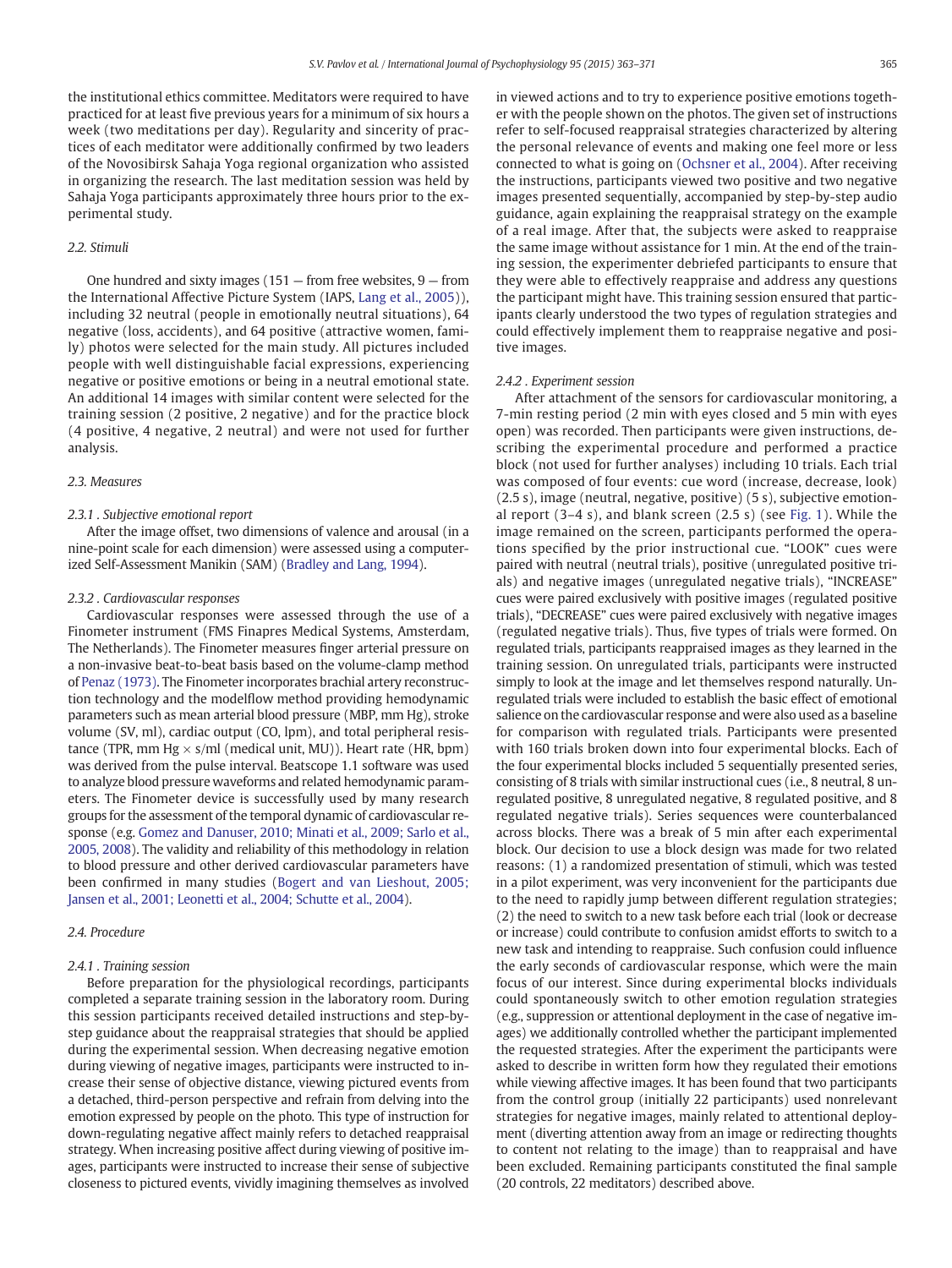<span id="page-3-0"></span>

Fig. 1. Timeline for events in each trial. An initial cue instructs participants to increase, decrease, or look, which is followed by an image presentation period during which participants follow this instruction. "Look" cues are paired with neutral, positive and negative images, "increase" cues are paired exclusively with positive images, and "decrease" cues are paired exclusively with negative images. Participants then rate the images on the dimensions of valence and arousal, using SAM 9-points scales and finally wait for the onset of the next trial.

# 2.5. Data reduction

The software Beatscope 1.1a (FMS Finapres Medical Systems BV) was used to analyze the cardiovascular measures. Individual blood pressure waveforms were visually inspected for movement-related artifacts. Sixteen artifacts (usually spiked waveforms) lasting one to three beats were found in 7 subjects. Trials containing these artifacts were excluded from analyses. Beat-to-beat values of MBP, HR, SV, CO and TPR were converted to mean values for 1500 ms for each trial in the period from −2500 ms before image onset to 5000 ms after the image onset. Thus, 5 time points (duration 1500 ms) were used for analysis. The first two time points corresponded to the pre-stimulus period and the last tree time points — to the viewing period. Additionally beat-to-beat values were averaged for closed eye (2 min) and open eye (5 min) baseline periods. Change scores in the pre-stimulus and viewing periods were computed by subtracting the open eye baseline values from each of the time point values, corresponding to the pre-stimulus and poststimulus cardiovascular activity and were used for the statistical analyses.

#### 2.5.1 . Preliminary analysis

A preliminary analysis of the relationship of a serial number of trial and cardiovascular dynamics showed that the dynamics of the first trial were different from other trials in the series. On this basis, the first trials were excluded from further analyses.

# 2.6. Data analysis

Group differences in the effects of emotional salience on the subjective emotional report were analyzed for valence and arousal scores only for unregulated trials using repeated-measures ANOVAs with factors of Group (meditators, controls) and Emotion Category (neutral, negative and positive). Group differences in the effects of reappraisal on the subjective emotional report were analyzed for valence and arousal scores, separately for positive and negative trials, using repeated-measures ANOVAs with factors of Group (meditators, controls) and Regulation (unregulated and regulated).

Group differences in the baseline periods (eyes open and eyes closed) were assessed for each cardiovascular parameter by means of one-way ANOVAs.

Group differences in the effects of emotional salience on cardiovascular activity were analyzed for each cardiovascular parameter only for unregulated trials, using repeated-measures ANOVAs with factors of Group (meditators, controls), Emotion Category (neutral, negative and positive) and Time ( $5 \times 1500$  ms). Group differences in the effects of reappraisal on cardiovascular activity were assessed for each cardiovascular parameter, separately for positive and negative trials, using repeated-measures ANOVAs with factors of Group (meditators, controls), Regulation (unregulated, regulated) and Time ( $5 \times 1500$  ms).

For all analyses, degrees of freedom were Greenhouse–Geisser corrected where appropriate. All the post hoc comparisons were evaluated by means of the Tukey test. Whenever the main analysis showed interactions between Group and Time factors, contrast analyses within specific time points were carried out. Effect sizes are reported using a partial eta square  $(\eta_p^2)$ .

# 3. Results

# 3.1. Baseline cardiovascular activity

Analyses of the baseline activity revealed that meditators in comparison to controls showed higher HR (F(1, 40) = 11.37, p < .002,  $\eta_p^2 = .22$ ) and CO (F(1, 40) = 4.82, p < .034,  $\eta_p^2 = .11$ ) along with lower TPR (F(1, 40) = 4.38, p < .043,  $\eta_p^2 = .10$ ) in conditions with eyes closed and higher HR (F(1, 40) = 12.17, p < .001,  $\eta_p^2 = .23$ ) in conditions with eyes open.

3.2. Effects of meditation on subjective and cardiovascular response upon unregulated conditions

#### 3.2.1 . Subjective report

Mean valence and arousal scores for neutral, negative and positive images for meditators and controls in the unregulated and regulated conditions are shown in Table 1. No associations with the factor of group have been revealed. Meanwhile ANOVAs revealed significant effects of Emotion Category for valence  $(F(2, 80) = 338.33,$ p < .001,  $\eta_p^2 =$  .89) and arousal (F(2, 80) = 48.15, p < .001,  $\eta_p^2 =$ .55), showing that both meditators and controls rated positive images as significantly more pleasant as compared to negative and neutral ones, and negative images were rated as significantly more unpleasant than neutral ones (all  $p < .01$ ). Arousal was rated significantly higher for positive and negative images in comparison to neutral images (all  $p < .01$ ). No differences in arousal ratings were found between positive and negative images (all  $p > .81$ ).

Table 1

Mean valence and arousal scores for neutral, negative and positive images in the unregulated and regulated conditions.

| Images   | Condition   | Valence<br>Arousal    |           | Valence |                         | Arousal |           |      |      |
|----------|-------------|-----------------------|-----------|---------|-------------------------|---------|-----------|------|------|
|          |             | М                     | <b>SD</b> | M       | <b>SD</b>               | М       | <b>SD</b> | M    | SD.  |
| Group    |             | Controls ( $N = 22$ ) |           |         | Meditators ( $N = 20$ ) |         |           |      |      |
| Neutral  |             | 5.13                  | 0.43      | 3.23    | 2.15                    | 5.73    | 0.93      | 2.79 | 2.00 |
| Negative | Unregulated | 3.20                  | 0.67      | 5.26    | 2.10                    | 3.13    | 0.78      | 4.78 | 2.20 |
|          | Regulated   | 3.27                  | 0.69      | 5.11    | 2.01                    | 3.26    | 0.78      | 4.26 | 2.42 |
| Positive | Unregulated | 7.24                  | 0.79      | 5.86    | 1.88                    | 7.54    | 0.78      | 4.53 | 2.14 |
|          | Regulated   | 7.57                  | 0.64      | 6.63    | 1.50                    | 7.96    | 0.41      | 5.47 | 2.15 |

M — mean values, SD — standard deviation.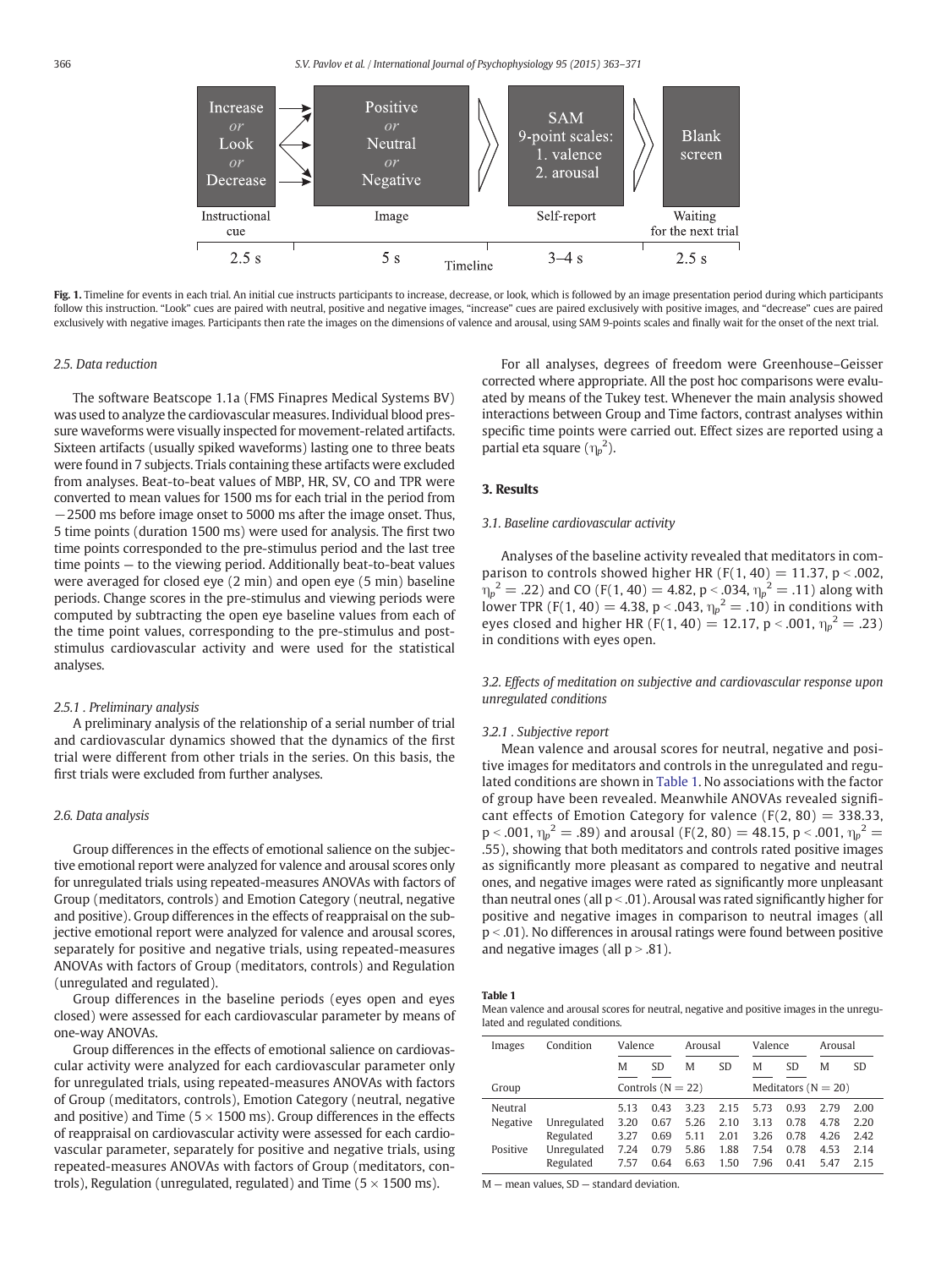# 3.2.2 . Cardiovascular activity

Analyses of the perception of the affective images revealed Group  $\times$ Emotion Category  $\times$  Time interactions for TPR and CO (see Table 2). Further analysis showed that emotional salience of the stimuli affected TPR only in controls (Emotion Category  $\times$  Time: (F(8, 152) = 3.38, p < .018,  $\eta_p^2$  = .15)), demonstrating greater pre-stimulus TPR for negative trials in comparison with neutral (post-hoc, all  $p < .014$ ), and positive ones (post-hoc, all  $p < .003$ ) during the whole pre-stimulus period. This effect was additionally confirmed by a significant interaction Group  $\times$  Emotion Category for the first pre-stimulus time point (F(2, 80)  $=$  3.76, p < .032,  $\eta_p^2$   $=$  .09) [\(Fig. 2A](#page-5-0)). Emotional salience of the stimuli also affected CO only in controls (Emotion Category  $\times$  Time: F(8, 152) = 3.14,  $p < .012$ ,  $\eta_p^2 = .14$ ), showing that they exhibited lower CO for negative trials in comparison with neutral ones for all time points except time point 4 (post-hoc, all  $p < .001$ ) and in comparison with positive trials during the whole analyzed time interval (posthoc, all  $p < .001$ ). This effect was additionally confirmed by a significant interactions Group  $\times$  Emotion Category for the first (F(2, 80) = 4.00, p < .024,  $\eta_p^2 =$  .09) and second (F(2, 80) = 3.64, p < .036,  $\eta_p^2 =$  .08) pre-stimulus time point [\(Fig. 2A](#page-5-0)). Also both meditators and controls demonstrated significantly a low HR for negative trials during the prestimulus and viewing periods and were characterized by a less pronounced decrease of MBP in response to positive images in comparison with neutral and negative ones (see Table 2).

3.3. Effects of meditation on the subjective and cardiovascular response under regulated conditions

# 3.3.1 . Subjective report

The significant effects of Regulation were revealed for valence and arousal for negative (Valence: F(1, 40) = 4.78, p < .040,  $\eta_p{}^2 =$  .10; Arousal: F(1, 40) = 5.64, p < .022,  $\eta_p^2 =$  .12) and positive (Valence:  $F(1, 40) = 21.16$ ,  $p < .001$ ,  $\eta_p^2 = .35$ ; Arousal:  $F(1, 40) = 34.10$ , p < .001,  $\eta_p^2 = .46$ ) stimuli. These effects showed that meditators and controls rated negative images, subjected to reappraisal, as less unpleasant and arousing and positive images, subjected to reappraisal, as more pleasant and arousing. The significant effect of Group ( $F(1, 40) = 4.56$ , p < .039,  $\eta_p^2 =$  .10) was revealed for the arousal dimension during

#### Table 2

ANOVA results.  $F/{p/\eta_{\rm p}}^2$  values for main effects of Regulation (Reg) and Emotional Category (EmCat) and interactions between Group (Gr), Time and EmCat (or Reg) are shown for all cardiovascular parameters.

|                                | Time             | EmCat            | $EmCat \times Time$ | $Gr \times EmCat \times Time$ |  |  |  |  |
|--------------------------------|------------------|------------------|---------------------|-------------------------------|--|--|--|--|
| Emotional salience of images   |                  |                  |                     |                               |  |  |  |  |
| HR                             | 83.14/0.001/0.66 | 17.81/0.001/0.31 | n.s.                | n.s.                          |  |  |  |  |
| SV                             | 32.34/0.001/0.45 | n.s.             | n.s.                | n.s.                          |  |  |  |  |
| <b>TPR</b>                     | 9.57/0.001/0.19  | n.s.             | n.s.                | 2.91/0.021/0.07               |  |  |  |  |
| CO.                            | 30.90/0.001/0.44 | 3.91/0.026/0.09  | n.s.                | 3.26/0.010/0.08               |  |  |  |  |
| <b>MBP</b>                     | 65.53/0.001/0.62 | n.s.             | 3.72/0.010/0.08     | n.s.                          |  |  |  |  |
|                                |                  |                  |                     |                               |  |  |  |  |
|                                | Time             | Reg              | $Reg \times Time$   | $Gr \times Reg \times Time$   |  |  |  |  |
| Reappraisal of negative images |                  |                  |                     |                               |  |  |  |  |
| HR                             | 93.74/0.001/0.70 | n.s.             | n.s.                | n.s.                          |  |  |  |  |
| SV                             | 28.84/0.001/0.42 | 7.62/0.009/0.16  | n.s.                | n.s.                          |  |  |  |  |
| <b>TPR</b>                     | 5.26/0.011/0.12  | n.s.             | 3.39/0.037/0.08     | 5.20/0.007/0.12               |  |  |  |  |
| CO.                            | 30.96/0.001/0.44 | 6.33/0.016/0.14  | n.s.                | n.s.                          |  |  |  |  |
| <b>MBP</b>                     | 63.44/0.001/0.61 | n.s.             | n.s.                | n.s.                          |  |  |  |  |
| Reappraisal of positive images |                  |                  |                     |                               |  |  |  |  |
| HR                             | 38.07/0.001/0.49 | 20.34/0.001/0.34 | 7.17/0.002/0.15     | n.s.                          |  |  |  |  |
| SV                             | 20.98/0.001/0.34 | n.s.             | n.s.                | n.s.                          |  |  |  |  |
| <b>TPR</b>                     | 4.20/0.023/0.10  | 7.60/0.009/0.16  | n.s.                | n.s.                          |  |  |  |  |
| CO                             | 9.58/0.001/0.19  | 14.10/0.001/0.26 | 5.17/0.005/0.11     | 4.30/0.012/0.10               |  |  |  |  |
| <b>MBP</b>                     | 24.03/0.001/0.38 | n.s.             | 9.49/0.001/0.19     | n.s.                          |  |  |  |  |

Note: Degrees of freedom: 1, 40 for the Reg; 2, 80 for the EmCat; 4, 160 for the Time,  $Reg \times Time$ , and  $Gr \times Reg \times Time$ ; 8, 320 for the *EmCat*  $\times$  Time and  $Gr \times EmCat \times$ Time. n.s. — nonsignificant.

reappraisal of positive images, showing that meditators rated positive images in both regulated and unregulated conditions as less arousing.

### 3.4 . Cardiovascular activity

# 3.4.1 . Negative images

For the reappraisal of negative images ANOVAs revealed Group  $\times$ Emotion Category  $\times$  Time interaction for TPR (see Table 2). Analysis of this interaction revealed that reappraisal affected TPR only in controls (Regulation  $\times$  Time: F(4, 76) = 8.17, p < .002,  $\eta_p^2 = .30$ ), which were characterized by lower TPR for regulated trials during the prestimulus period in comparison with unregulated ones (post-hoc, all  $p < .001$ ). This effect was additionally confirmed by a significant interaction Group  $\times$  Regulation for the first pre-stimulus time point  $(F(1, 40) = 4.49, p < .040, \eta_p^2 = .10)$  [\(Fig. 2B](#page-5-0)). Also both meditators and controls demonstrated greater SV and CO during pre-stimulus and viewing periods for regulated trials than for unregulated trials (see Table 2).

#### 3.4.2 . Positive images

For the reappraisal of positive images ANOVAs revealed Group  $\times$ Emotion Category  $\times$  Time interaction for CO (see Table 2), showing that reappraisal affected CO only in meditators (Regulation  $\times$  Time: F(4, 84) = 7.19, p < .001,  $\eta_p^2$  = .26) who showed greater CO for regulated trials than for unregulated ones during the whole analyzed time interval (post-hoc, all  $p < .001$ ), with more pronounced differences at the end of the viewing period. Also meditators were characterized by the absence of significant CO decrease for regulated trials (Time:  $F(4, 84) = 1.61$ ,  $p > .21$ ,  $\eta_p^2 = .07$ ) in contrast to controls (Time:  $F(4, 84) = 9.69$ , p < .001,  $\eta_p^2 = .29$ ). Additional analyses revealed significant interaction Group  $\times$  Regulation for the last time point of the viewing period (F(1, 40) = 6.49, p < .015,  $\eta_p^2 = .14$ ) ([Fig. 2](#page-5-0)C). Also both meditators and controls demonstrated lower TPR for regulated as compared to unregulated positive trials during pre-stimulus and viewing periods along with greater MBP and HR during the viewing period. (see Table 2).

# 4 . Discussion

The present study investigated effects of long-term meditation practice on cardiovascular dynamics during anticipation and viewing of affective stimuli under "unregulated" conditions and during cognitive reappraisal of negative (down-regulating of negative affect) and positive (up-regulating of positive affect) images. Subjective emotional report showed that both controls and meditators accurately determined emotional content of presented images under "unregulated" conditions, significantly decreased negative emotion when reappraising negative images and increased positive emotion when reappraising positive images. Unregulated cardiovascular response to all images, irrespective of their emotional content, was associated with a decrease of HR, CO and MBP, accompanied by compensatory SV increase. Both meditators and controls showed a prominent orienting bradycardia for negative images, and a large decrease of MBP for negative and neutral images.

As for the natural viewing of negative stimuli, our hypothesis has been partially confirmed, as the main differences between meditators and control subjects were found only for anticipatory cardiovascular activity. As was predicted, controls exhibited larger TPR and lower CO during the anticipation of negative images in comparison with neutral and positive images, whereas meditators showed similar TPR and CO for all categories of images. The cardiovascular pattern shown by controls reflects a motivational state of threat, accompanied by anxiety and characterized by an experience of insufficient resources to meet situational demands [\(Blascovich, 2008; Jamieson et al., 2012; Mauss et al.,](#page-7-0) [2007; Mendes et al., 2003\)](#page-7-0). Since meditators did not exhibit vasoconstriction for negative images, we can assume that meditators in contrast to controls experienced less anxiety while anticipating negative stimuli.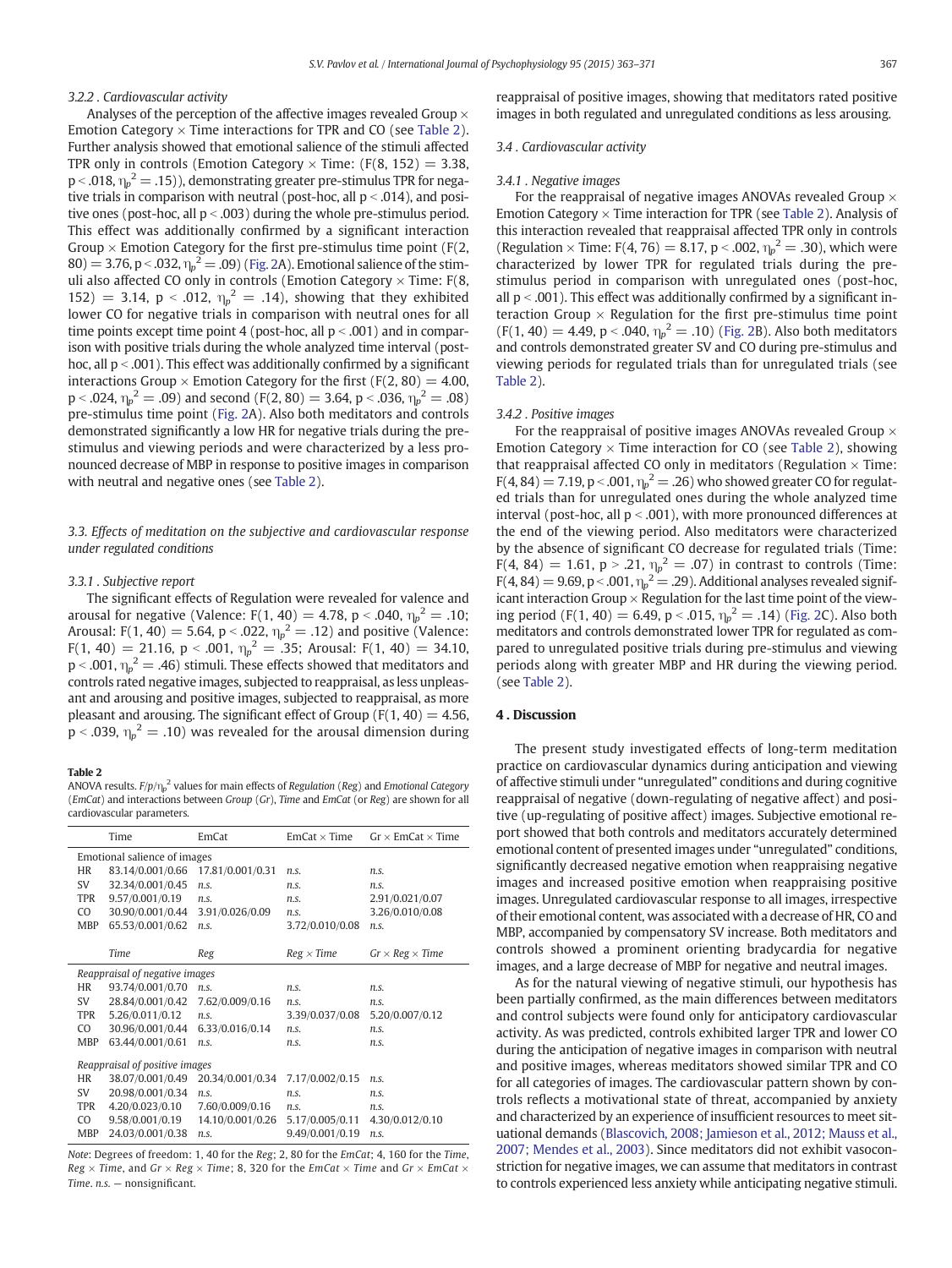<span id="page-5-0"></span>

Fig. 2. A. Influence of meditation on emotional salience effects. Continuous plots of mean cardiovascular activity of controls and meditators in the pre-stimulus (from −2.5 s to 0 s before image onset) and viewing (from 0 s to 5 s after image onset) periods during neutral and unregulated negative and positive trials. B. Influence of meditation on reappraisal of negative images. Continuous plots of mean cardiovascular activity in the pre-stimulus and viewing periods during neutral, unregulated negative and regulated negative trials. C. Influence of meditation on reappraisal of positive images. Continuous plots of mean cardiovascular activity in the pre-stimulus and viewing periods during neutral, unregulated positive and regulated positive trials. CO - cardiac output; TPR - total peripheral resistance. Time points where Group × Emotional Category (panel A) or Group × Regulation (panels B and C) interactions were significant are marked by frame.

However, subjective ratings of emotional images did not confirm this assumption. Probably the reason for this contradiction was that the subjective scoring was conducted after image offset and rather reflected emotional state in the viewing period, than in the anticipatory period.

As for the down-regulation of negative affect it is noteworthy that reappraisal of negative images induced hemodynamic changes only in control subjects. As was predicted, they showed attenuation of vasoconstriction and an increase of CO in the anticipatory period, and no changes in the viewing period. These findings replicate the results of our previous study on a large sample ( $N = 53$ ) of healthy subjects [\(Pavlov](#page-7-0) [et al., 2014](#page-7-0)). From a physiological perspective the observed hemodynamic changes may contribute to accumulating metabolic resources before an encounter with an aversive stimulus in order to prevent oxygen and metabolic loss in the orienting phase of cardiovascular responding, which may be crucial for a timely and effective fight-orflight response [\(Porges, 1995, 2009\)](#page-7-0). It is important that these adaptive changes in the anticipatory period probably occurred in meditators in the unregulated condition, i.e. in the absence of any regulation efforts. It is for this reason that meditators, in contrast to controls, did not exhibit any hemodynamic changes during the intention to reappraise negative images. However, subjective ratings showed that meditators perceived images subjected to reappraisal, as less negative. This effect (also true for controls) could be partly due to the demand bias resulting from the reappraisal instruction, which clearly stated that participants should try to down-regulate negative emotion. On the other hand, it is likely that a decrease of negative affect in meditators could be reflected by changes of other physiological parameters such as, for example, brain activity. Generally the results, related to negative images, showed that the control subjects were characterized by adaptive hemodynamic profiles (attenuated vasoconstriction and increased blood flow) in the anticipatory period only, when they consciously intended to reappraise an incoming negative stimulus (i.e. under regulated conditions), whereas a similar profile was automatically formed in meditators under unregulated conditions without any conscious regulatory efforts. It is possible that automatic adaptive tuning of hemodynamics during anticipation of a threat, shown by meditators, is one of the mechanisms of stabilization of cardiovascular activity. This assumption is partly confirmed by a lower baseline TPR along with a larger HR and CO in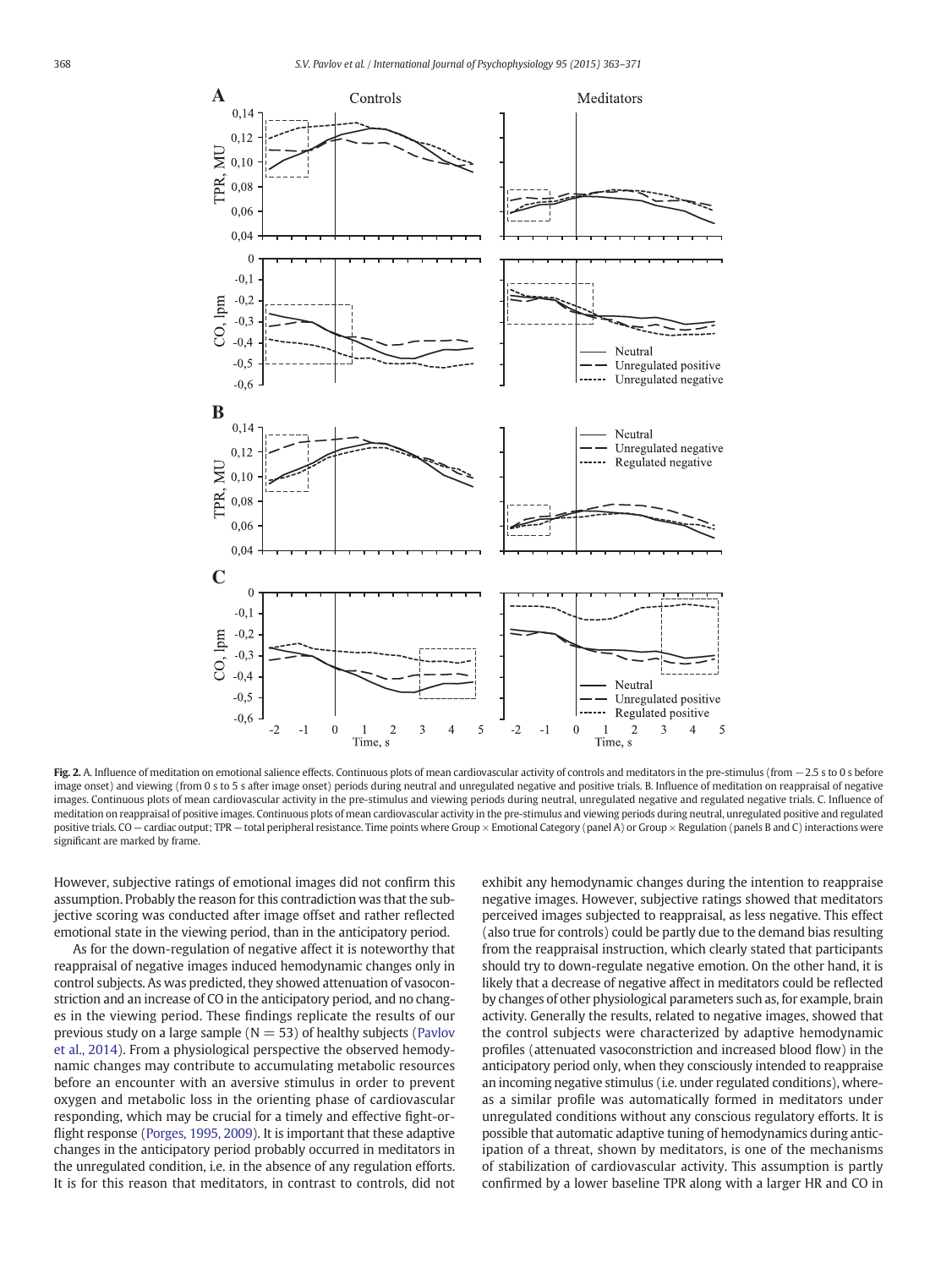<span id="page-6-0"></span>meditators, in comparison with control subjects, which may be considered as a long-term consequence of this mechanism. Lower vasoconstrictive tone along with greater blood flow seem to be adaptive and reflect predominance of beta adrenergic activation over alpha adrenergic, which may be responsible for control of blood pressure increases over time. Another study partly confirms this assumption, showing decrease of blood pressure in hypertensive patients after two weeks of Sahaja Yoga meditation ([Chung](#page-7-0) [et al., 2012\)](#page-7-0).

For positive images we hypothesized that experienced meditators would show a more pronounced cardiac activation during their natural viewing. However, this assumption has not been confirmed. Lack of increased activation in meditators in response to positive stimuli was also supported by the ERP study of Sobolewski and coauthors, showing that meditators as compared to controls are less affected by negative images, while processing of positive images remains unaltered ([Sobolewski](#page-7-0) [et al., 2011\)](#page-7-0). These findings may be explained by the fact that meditators focus on internally generated positive experience and have a tendency toward emotional stability [\(Rai, 1993\)](#page-7-0).

Up-regulation of positive emotion during presentation of positive images in comparison with their unregulated viewing was associated with distinct cardiovascular changes in meditators and controls, which consisted of attenuated bradycardia, less pronounced MBP decrease and lower TPR after stimulus onset. Studies investigating autonomic mechanisms of cardiac orienting showed that attenuated bradycardia was the result of concomitant sympathetic influences on the heart [\(Bernston et al., 1991; Quigley and Berntson, 1990; Sokolov and](#page-7-0) [Cacioppo, 1997](#page-7-0)). Thus up-regulating of positive affect was associated with increased cardiac (but not vascular) arousal. We hypothesized that meditators would demonstrate more pronounced cardiac activation than controls during up-regulation. Indeed, meditators in contrast to controls showed no orienting decrease of CO after stimulus onset, which may be a result of more pronounced concurrent sympathetic influences on the heart during the orienting response. From a physiological perspective, the observed prevention of blood flow decrease in the early stage of emotional response to positive stimuli provides additional metabolic recourses for efficient functioning of the central nervous and somatic systems, thereby facilitating approach behavior and allowing an individual to rapidly move toward a potential reward ([Carver, 2006; Gray, 1994](#page-7-0)). Our findings do not coincide with the results of Garland's study [\(Garland et al., 2014](#page-7-0)), which showed that patients with chronic pain who have opioid use problems demonstrated greater HR decelerations upon positive stimuli after mindfulness training. The discrepancy of the results may be due to the different task instructions. Attenuated orienting bradycardia during up-regulation may be explained by the activation of mental imagery (rejecting sensory input), motivated by the instructions, whereas natural viewing, used in Garland's study, did not urge the functioning of active imagery, so attention to positive images was maintained and even might improve after the mindfulness intervention, resulting in increased bradycardia.

From a theoretical perspective more effective up-regulation of positive emotion in meditators may be explained by the model proposed by Garland and colleagues [\(Garland et al., 2010\)](#page-7-0). According to this model recurrent meditation (mindfulness) states trigger positive emotions. Positive emotions, in turn, expand people's mindsets and behavioral repertoires, and broaden cognition. Thus, these effects may facilitate deliberate up-regulation of positive emotion, if one is involved in pleasurable events. Despite the greater cardiac activation, meditators as compared to controls showed lower arousal scores for positive images regardless of the experimental conditions. This result may be partly explained by a conscious stance of meditators toward minimizing emotional arousal regardless of the valence of experienced emotion. In this regard, it is noteworthy that valence scores were similar for both groups, indicating identical categorization of the emotional content of the images by all subjects.

#### 4.1 . Limitations of the present study

It is likely that the cardiovascular effects may vary depending on the type of meditation practiced, and brain patterns as well may differ for different practices (for a review see [Cahn and Polich, 2006](#page-7-0)). The next limitation is related to the generalization of our results, because they cannot be extended to life situations, where a subject is faced with unexpected emotional (especially negative) events and should use reappraisal without any preparation. The last limitation is the use of a sample including only male participants. The results of gender difference studies suggest a predominance of sympathetic activity in regulation of blood flow and heart rate in men and a dominant parasympathetic influence on heart rate in women, that are probably determined by gender-related differences in sex steroid levels, and also by gender-specific tissue and cellular differences ([Barnett et al.,](#page-7-0) [1999; Evans et al., 2001; Vitale et al., 2009](#page-7-0)). Thus, we can assume that some effects of reappraisal, associated primarily with TPR and HR could be different in women.

#### 5. Conclusions

In general, the results of the study showed a distinct influence of long-term meditation practice on cardiovascular activity during anticipation and early response to affective stimuli. An adaptive cardiovascular profile, shown by meditators during the anticipation of negative stimuli is probably implemented by means of automatic transition from primary negative appraisals into the transient, metacognitive state of "mindfulness", which allows meditators to perceive aversive stimuli without personal involvement in their emotional context. As a result, the significance of the expected adverse events is reduced, which contributes to the reduction of anticipatory anxiety and concomitant vasoconstriction. Apparently, mental shifting from the contents of consciousness to the process of consciousness itself becomes the sustained cognitive style of meditators during anticipation of threat. In turn, preventing excessive and repeated vasoconstriction as a reaction to the threat may prevent damage to the endothelium, the formation of atherosclerotic changes in the arteries, and altered vascular reactivity, thus reducing the risk of cardiovascular diseases such as hypertension and coronary artery disease [\(Lovallo and Gerin, 2003\)](#page-7-0). Probably, such a type of cardiovascular coping with expected stressors becomes intrinsic for meditators, which may explain adaptive functional and morphological changes in the cardiovascular system, associated with meditation practice. Additionally meditators showed more successful up-regulation of positive emotion, manifested in cardiac activation. It allows us to assume that long-term meditation practice may contribute to more efficient regulation of appetitive motivations, resulting in a positive mood and a feeling of benevolence toward oneself and others.

#### References

- Aftanas, L.I., Golocheikine, S.A., 2001. [Human anterior and frontal midline theta and lower](http://refhub.elsevier.com/S0167-8760(15)00014-8/rf0005) alpha refl[ect emotionally positive state and internalized attention: high-resolution](http://refhub.elsevier.com/S0167-8760(15)00014-8/rf0005) [EEG investigation of meditation. Neurosci. Lett. 310 \(1\), 57](http://refhub.elsevier.com/S0167-8760(15)00014-8/rf0005)–60 (PMID: 11524157).
- Aftanas, L., Golosheykin, S., 2005. [Impact of regular meditation practice on EEG activity at](http://refhub.elsevier.com/S0167-8760(15)00014-8/rf0010) [rest and during evoked negative emotions. Int. J. Neurosci. 115 \(6\), 893](http://refhub.elsevier.com/S0167-8760(15)00014-8/rf0010)–909 (PMID: [16019582\).](http://refhub.elsevier.com/S0167-8760(15)00014-8/rf0010)
- Anderson, J.W., Liu, C., Kryscio, R.J., 2008. Blood pressure response to transcendental meditation: a meta-analysis. Am. J. Hypertens. 21 (3), 310–316. http://dx.doi.org/ [10.1038/ajh.2007.65](http://dx.doi.org/10.1038/ajh.2007.65).
- Ankad, R.B., Herur, A., Patil, S., Shashikala, G.V., Chinagudi, S., 2011. Effect of short-term pranayama and meditation on cardiovascular functions in healthy individuals. Heart Views 12 (2), 58–62. http://dx.doi.org[/10.4103/1995-705X.86016.](http://dx.doi.org/10.4103/1995-705X.86016)
- Astin, J.A., Shapiro, S.L., Eisenberg, D.M., Forys, K.L., 2003. Mind–[body medicine: state of](http://refhub.elsevier.com/S0167-8760(15)00014-8/rf0025) [the science, implications for practice. J. Am. Board Fam. Pract. 16 \(2\), 131](http://refhub.elsevier.com/S0167-8760(15)00014-8/rf0025)–147.
- Barnes, V.A., Orme-Johnson, D.W., 2012. [Prevention and treatment of cardiovascular](http://refhub.elsevier.com/S0167-8760(15)00014-8/rf0030) [disease in adolescents and adults through the Transcendental Meditation® Program:](http://refhub.elsevier.com/S0167-8760(15)00014-8/rf0030) [a research review update. Curr. Hypertens. Rev. 8 \(3\), 227](http://refhub.elsevier.com/S0167-8760(15)00014-8/rf0030)–242 (PMID: 23204989, [PMCID: PMC3510697\)](http://refhub.elsevier.com/S0167-8760(15)00014-8/rf0030).
- Barnes, V.A., Davis, H.C., Murzynowski, J.B., Treiber, F.A., 2004. [Impact of meditation on](http://refhub.elsevier.com/S0167-8760(15)00014-8/rf0035) [resting and ambulatory blood pressure and heart rate in youth. Psychosom. Med.](http://refhub.elsevier.com/S0167-8760(15)00014-8/rf0035) [66 \(6\), 909](http://refhub.elsevier.com/S0167-8760(15)00014-8/rf0035)–914.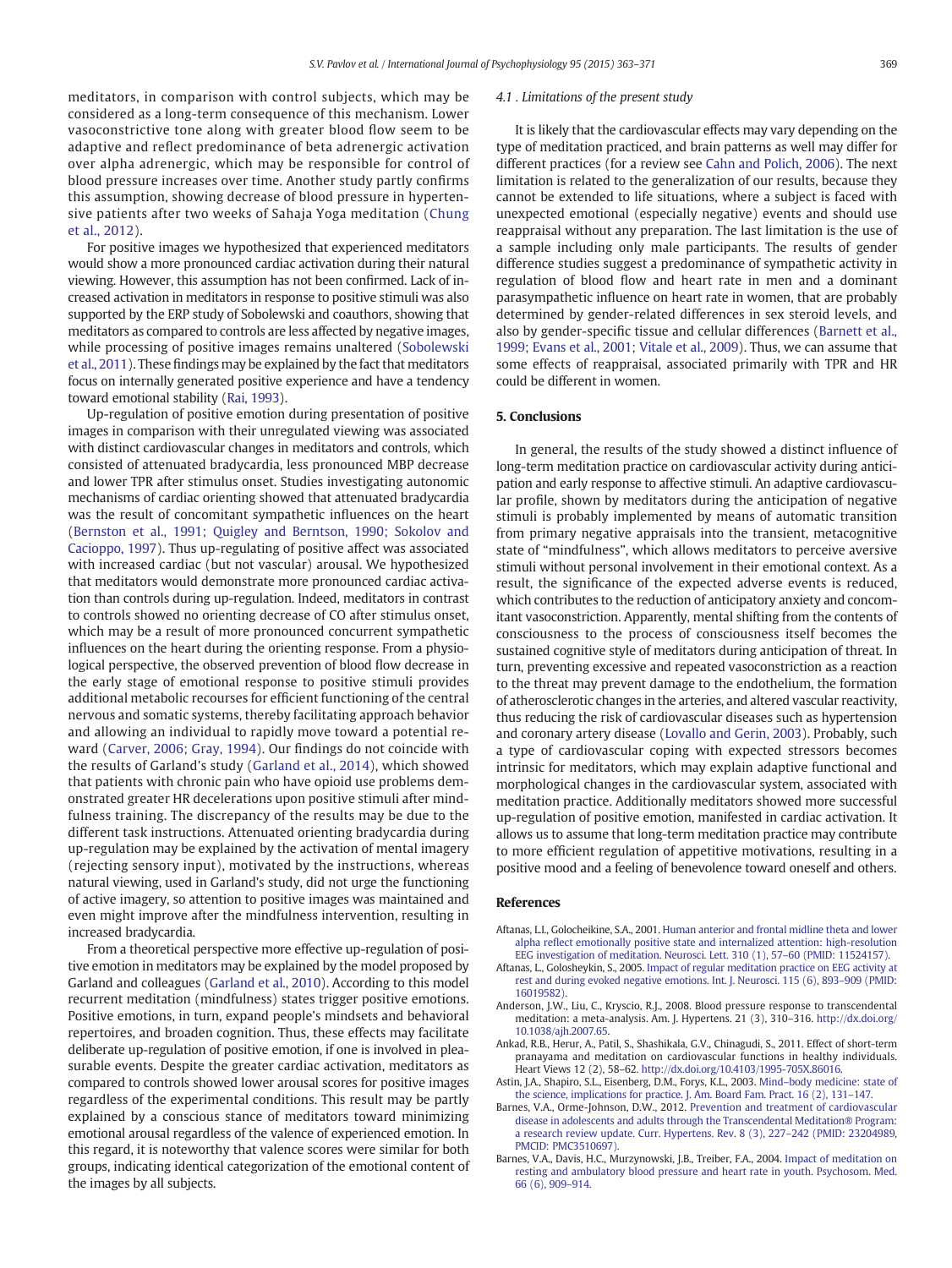- <span id="page-7-0"></span>Barnes, V.A., Kapuku, G.K., Treiber, F.A., 2012. Impact of transcendental meditation on left ventricular mass in African American adolescents. Evid. Based Complement. Alternat. Med. 2012, 923153. http://dx.doi.org/[10.1155/2012/923153](http://dx.doi.org/10.1155/2012/923153) (Epub 2012 May 22).
- Barnett, S.R., Morin, R.J., Kiely, D.K., Gagnon, M., Azhar, G., Knight, E.L., Nelson, J.C., Lipsitz, L.A., 1999. [Effects of age and gender on autonomic control of blood pressure dynam](http://refhub.elsevier.com/S0167-8760(15)00014-8/rf0045)[ics. Hypertension 33, 1195](http://refhub.elsevier.com/S0167-8760(15)00014-8/rf0045)–1200 (PMID: 10334811).
- Bernston, G.G., Boysen, S.T., Cacioppo, J.T., 1991. Cardiac orienting and defensive responses: potential origins in automatic space. In: Cambell, B.A. (Ed.), Attention and Information Processing in Infants and Adults. Lawrence Erbaum Associates, Hilsdale, NJ, pp. 163–200 http://dx.doi.org/[10.1017/s0048577201020017](http://dx.doi.org/10.1017/s0048577201020017).
- Blascovich, J., 2008. [Challenge and threat. In: Elliot, A.J. \(Ed.\), Handbook of Approach and](http://refhub.elsevier.com/S0167-8760(15)00014-8/rf0055) [Avoidance Motivation. Lawrence Erlbaum Associates, Mahwah, NJ](http://refhub.elsevier.com/S0167-8760(15)00014-8/rf0055).
- Bogert, L.W., van Lieshout, J.J., 2005. [Non-invasive pulsatile arterial pressure and stroke](http://refhub.elsevier.com/S0167-8760(15)00014-8/rf0060) [volume changes from the human](http://refhub.elsevier.com/S0167-8760(15)00014-8/rf0060) finger. Exp. Physiol. 90 (4), 437–446 (PMID: [15802289\).](http://refhub.elsevier.com/S0167-8760(15)00014-8/rf0060)
- Bradley, M.M., Lang, P.J., 1994. [Measuring emotion: the self-assessment manikin and the](http://refhub.elsevier.com/S0167-8760(15)00014-8/rf0065) [semantic differential. J. Behav. Ther. Exp. Psychiatry 25, 49](http://refhub.elsevier.com/S0167-8760(15)00014-8/rf0065)–59.
- Bradley, M.M., Codispoti, M., Cuthbert, B.N., Lang, P.J., 2001. [Emotion and motivation I:](http://refhub.elsevier.com/S0167-8760(15)00014-8/rf0070) [defensive and appetitive reactions in picture processing. Emotion 1 \(3\), 276](http://refhub.elsevier.com/S0167-8760(15)00014-8/rf0070)–298.
- Bradley, M.M., Keil, A., Lang, P.J., 2012. Orienting and emotional perception: facilitation, attenuation, and interference. Front. Psychol. 3, 493. http://dx.doi.org/[10.3389/](http://dx.doi.org/10.3389/fpsyg.2012.00493) [fpsyg.2012.00493](http://dx.doi.org/10.3389/fpsyg.2012.00493).
- Cahn, B.R., Polich, J., 2006. [Meditation states and traits: EEG, ERP, and neuroimaging](http://refhub.elsevier.com/S0167-8760(15)00014-8/rf0080) [studies. Psychol. Bull. 132 \(2\), 180](http://refhub.elsevier.com/S0167-8760(15)00014-8/rf0080)–211 (PMID: 16536641).
- Carver, C.S., 2006. Approach, avoidance, and the self-regulation of affect and action. Motiv. Emot. 30, 105–110. http://dx.doi.org[/10.1007/s11031-006-9044-7.](http://dx.doi.org/10.1007/s11031-006-9044-7)
- Chen, K.W., Berger, C.C., Manheimer, E., Forde, D., Magidson, J., Dachman, L., Lejuez, C.W., 2012. Meditative therapies for reducing anxiety: a systematic review and metaanalysis of randomized controlled trials. Depress. Anxiety 29 (7), 545–562. http:// dx.doi.org[/10.1002/da.21964.](http://dx.doi.org/10.1002/da.21964)
- Chiesa, A., Calati, R., Serretti, A., 2011. Does mindfulness training improve cognitive abilities? A systematic review of neuropsychological findings. Clin. Psychol. Rev. 31 (3), 449–464. http://dx.doi.org/[10.1016/j.cpr.2010.11.003](http://dx.doi.org/10.1016/j.cpr.2010.11.003).
- Chung, S.C., Brooks, M.M., Rai, M., Balk, J.L., Rai, S., 2012. Effect of Sahaja yoga meditation on quality of life, anxiety, and blood pressure control. J. Altern. Complement. Med. 18 (6), 589–596. http://dx.doi.org/[10.1089/acm.2011.0038.](http://dx.doi.org/10.1089/acm.2011.0038)
- Dan-Glauser, E.S., Gross, J.J., 2011. The temporal dynamics of two response-focused forms of emotion regulation: experiential, expressive, and autonomic consequences. Psychophysiology 48 (9), 1309–1322. http://dx.doi.org[/10.1111/j.1469-8986.2011.01191.x.](http://dx.doi.org/10.1111/j.1469-8986.2011.01191.x)
- Davidson, K.W., Mostofsky, E., Whang, W., 2010. Don't worry, be happy: positive affect and reduced 10-year incident coronary heart disease: the Canadian Nova Scotia Health Survey. Eur. Heart J. 31 (9), 1065–1070. http://dx.doi.org[/10.1093/eurheartj/](http://dx.doi.org/10.1093/eurheartj/ehp603) [ehp603](http://dx.doi.org/10.1093/eurheartj/ehp603).
- Dockray, S., Steptoe, A., 2010. Positive affect and psychobiological processes. Neurosci. Biobehav. Rev. 35 (1), 69–75. http://dx.doi.org/[10.1016/j.neubiorev.2010.01.006.](http://dx.doi.org/10.1016/j.neubiorev.2010.01.006)
- Evans, J.M., Ziegler, M.G., Patwardhan, A.R., Ott, J.B., Kim, C.S., Leonelli, F.M., Knapp, C.F., 2001. [Gender differences in autonomic cardiovascular regulation: spectral, hormonal,](http://refhub.elsevier.com/S0167-8760(15)00014-8/rf0120) [and hemodynamic indexes. J. Appl. Physiol. 91 \(6\), 2611](http://refhub.elsevier.com/S0167-8760(15)00014-8/rf0120)–2618.
- Fredrickson, B.L., 2000. [Cultivating positive emotions to optimize health and well-being.](http://refhub.elsevier.com/S0167-8760(15)00014-8/rf0125) [Prevention & Treatmentp. 3 \(Article 0001a, Epub 2000 March 7\)](http://refhub.elsevier.com/S0167-8760(15)00014-8/rf0125).
- Fredrickson, B.L., 2004. [The broaden-and-build theory of positive emotions. Philos. Trans.](http://refhub.elsevier.com/S0167-8760(15)00014-8/rf0130) [R. Soc. B 359, 1367](http://refhub.elsevier.com/S0167-8760(15)00014-8/rf0130)–1377.
- Garland, E.L., Howard, M.O., 2013. Mindfulness-oriented recovery enhancement reduces pain attentional bias in chronic pain patients. Psychother. Psychosom. 82, 311–318. http://dx.doi.org[/10.1159/000348868](http://dx.doi.org/10.1159/000348868).
- Garland, E., Gaylord, S., Park, J., 2009. The role of mindfulness in positive reappraisal. Explore (NY) 5 (1), 37–44. http://dx.doi.org/[10.1016/j.explore.2008.10.001](http://dx.doi.org/10.1016/j.explore.2008.10.001).
- Garland, E.L., Fredrickson, B., Kring, A.M., Johnson, D.P., Meyer, P.S., Penn, D.L., 2010. Upward spirals of positive emotions counter downward spirals of negativity: insights from the broaden-and-build theory and affective neuroscience on the treatment of emotion dysfunctions and deficits in psychopathology. Clin. Psychol. Rev. 30 (7), 849–864. http://dx.doi.org/[10.1016/j.cpr.2010.03.002.](http://dx.doi.org/10.1016/j.cpr.2010.03.002)
- Garland, E.L., Froeliger, B., Howard, M.O., 2014. Effects of mindfulness-oriented recovery enhancement on reward responsiveness and opioid cue-reactivity. Psychopharmacology (Berl) 231 (16), 3229–3238. http://dx.doi.org[/10.1007/s00213-014-3504-7](http://dx.doi.org/10.1007/s00213-014-3504-7).
- Giuliani, N.R., McRae, K., Gross, J.J., 2008. The up- and down-regulation of amusement: experiential, behavioral, and autonomic consequences. Emotion 8 (5), 714–719. http://dx.doi.org[/10.1037/a0013236](http://dx.doi.org/10.1037/a0013236).
- Goldstein, C.M., Josephson, R., Xie, S., Hughes, J.W., 2012. Current perspectives on the use of meditation to reduce blood pressure. Int. J. Hypertens. 578397 http://dx.doi.org[/10.](http://dx.doi.org/10.1155/2012/578397) [1155/2012/578397](http://dx.doi.org/10.1155/2012/578397) (Epub 2012 Mar 5).
- Gomez, P., Danuser, B., 2010. Cardiovascular patterns associated with appetitive and defensive activation during affective picture viewing. Psychophysiology 47 (3), 540–549. http://dx.doi.org/[10.1111/j.1469-8986.2009.00953.x](http://dx.doi.org/10.1111/j.1469-8986.2009.00953.x).
- Gray, J.A., 1994. [Three fundamental emotion systems. In: Ekman, P., Davidson, R.J. \(Eds.\),](http://refhub.elsevier.com/S0167-8760(15)00014-8/rf0170) [The Nature of Emotion: Fundamental Questions. Oxford University Press, New York,](http://refhub.elsevier.com/S0167-8760(15)00014-8/rf0170) [pp. 243](http://refhub.elsevier.com/S0167-8760(15)00014-8/rf0170)–247.
- Gross, J., 2002. [Emotion regulation: affective, cognitive, and social consequences. Psycho](http://refhub.elsevier.com/S0167-8760(15)00014-8/rf0175)[physiology 39, 281](http://refhub.elsevier.com/S0167-8760(15)00014-8/rf0175)–291.
- Hagins, M., States, R., Selfe, T., Innes, K., 2013. Effectiveness of yoga for hypertension: systematic review and meta-analysis. Evid. Based Complement. Alternat. Med. 649836 http://dx.doi.org[/10.1155/2013/649836](http://dx.doi.org/10.1155/2013/649836).
- Hughes, J.W., Fresco, D.M., Myerscough, R., van Dulmen, M.H., Carlson, L.E., Josephson, R., 2013. Randomized controlled trial of mindfulness-based stress reduction for prehypertension. Psychosom. Med. 75 (8), 721–728. http://dx.doi.org[/10.1097/PSY.](http://dx.doi.org/10.1097/PSY.0b013e3182a3e4e5) [0b013e3182a3e4e5](http://dx.doi.org/10.1097/PSY.0b013e3182a3e4e5).
- Jamieson, J.P., Nock, M.K., Mendes, W.B., 2012. Mind over matter: reappraising arousal improves cardiovascular and cognitive responses to stress. J. Exp. Psychol. Gen. 141 (3), 417–422. http://dx.doi.org/[10.1037/a0025719.](http://dx.doi.org/10.1037/a0025719)
- Jansen, J.R., Schreuder, J.J., Mulier, J.P., Smith, N.T., Settels, J.J., Wesseling, K.H., 2001. [A](http://refhub.elsevier.com/S0167-8760(15)00014-8/rf0195) [comparison of cardiac output derived from the arterial pressure wave against](http://refhub.elsevier.com/S0167-8760(15)00014-8/rf0195) [thermodilution in cardiac surgery patients. Br. J. Anaesth. 87 \(2\), 212](http://refhub.elsevier.com/S0167-8760(15)00014-8/rf0195)–222 (PMID: [11493492\).](http://refhub.elsevier.com/S0167-8760(15)00014-8/rf0195)
- Khoury, B., Lecomte, T., Fortin, G., Masse, M., Therien, P., Bouchard, V., Chapleau, M.A., Paquin, K., Hofmann, S.G., 2013. Mindfulness-based therapy: a comprehensive meta-analysis. Clin. Psychol. Rev. 33 (6), 763–771. http://dx.doi.org[/10.1016/j.cpr.](http://dx.doi.org/10.1016/j.cpr.2013.05.005) [2013.05.005](http://dx.doi.org/10.1016/j.cpr.2013.05.005).
- Kubzansky, L.D., Thurston, R.C., 2007. [Emotional vitality and incident coronary heart](http://refhub.elsevier.com/S0167-8760(15)00014-8/rf0205) disease: benefi[ts of healthy psychological functioning. Arch. Gen. Psychiatry 64](http://refhub.elsevier.com/S0167-8760(15)00014-8/rf0205) (12), 1393–[1401 \(PMID: 18056547\).](http://refhub.elsevier.com/S0167-8760(15)00014-8/rf0205)
- Lang, P.J., Bradley, M.M., Cuthbert, B.N., 2005. [International affective picture system](http://refhub.elsevier.com/S0167-8760(15)00014-8/rf0210) [\(IAPS\): affective ratings of pictures and instruction manual. Technical Report A-6.](http://refhub.elsevier.com/S0167-8760(15)00014-8/rf0210) [University of Florida, Gainesville, FL.](http://refhub.elsevier.com/S0167-8760(15)00014-8/rf0210)
- Leonetti, P., Audat, F., Girard, A., Laude, D., Lefrère, F., Elghozi, J.L., 2004. [Stroke volume](http://refhub.elsevier.com/S0167-8760(15)00014-8/rf0215) monitored by modeling flow from fi[nger arterial pressure waves mirrors blood](http://refhub.elsevier.com/S0167-8760(15)00014-8/rf0215) [volume withdrawn by phlebotomy. Clin. Auton. Res. 14 \(3\), 176](http://refhub.elsevier.com/S0167-8760(15)00014-8/rf0215)–181 (PMID: 15241646). Lovallo, W.R., Gerin, W., 2003. [Psychophysiological reactivity: mechanisms and pathways](http://refhub.elsevier.com/S0167-8760(15)00014-8/rf0220)
- [to cardiovascular disease. Psychosom. Med. 65, 36](http://refhub.elsevier.com/S0167-8760(15)00014-8/rf0220)–45 (PMID: 12554814).
- Manocha, R., Black, D., Wilson, L., 2012. Quality of life and functional health status of longterm meditators. Evid. Based Complement. Alternat. Med. 2012, 350674. http://dx. doi.org/[10.1155/2012/350674](http://dx.doi.org/10.1155/2012/350674) (PMID: 22611427).
- Mauss, I.B., Cook, C.L., Cheng, J.Y., Gross, J.J., 2007. Individual differences in cognitive reappraisal: experiential and physiological responses to an anger provocation. Int. J. Psychophysiol. 66 (2), 116–124. http://dx.doi.org[/10.1016/j.ijpsycho.2007.03.017](http://dx.doi.org/10.1016/j.ijpsycho.2007.03.017).
- Mendes, W.B., Reis, H.T., Seery, M.D., Blascovich, J., 2003. [Cardiovascular correlates of](http://refhub.elsevier.com/S0167-8760(15)00014-8/rf0235) [emotional expression and suppression: do content and gender context matter?](http://refhub.elsevier.com/S0167-8760(15)00014-8/rf0235) [J. Pers. Soc. Psychol. 84 \(4\), 771](http://refhub.elsevier.com/S0167-8760(15)00014-8/rf0235)–792 (PMID: 1270364).
- Minati, L., Jones, C.L., Gray, M.A., Medford, N., Harrison, N.A., Critchley, H.D., 2009. Emotional modulation of visual cortex activity: a functional near-infrared spectroscopy study. Neuroreport 20 (15), 1344–1350. http://dx.doi.org[/10.1097/](http://dx.doi.org/10.1097/WNR.0b013e328330c751) [WNR.0b013e328330c751.](http://dx.doi.org/10.1097/WNR.0b013e328330c751)
- Nidich, S.I., Rainforth, M.V., Haaga, D.A., Hagelin, J., Salerno, J.W., Travis, F., Tanner, M., Gaylord-King, C., Grosswald, S., Schneider, R.H., 2009. A randomized controlled trial on effects of the Transcendental Meditation program on blood pressure, psychological distress, and coping in young adults. Am. J. Hypertens. 22 (12), 1326–1331. http:// dx.doi.org[/10.1038/ajh.2009.184](http://dx.doi.org/10.1038/ajh.2009.184).
- Ochsner, K.N., Ray, R.D., Cooper, J.C., Robertson, E.R., Chopra, S., Gabrieli, J.D., Gross, J.J., 2004. [For better or for worse: neural systems supporting the cognitive down- and](http://refhub.elsevier.com/S0167-8760(15)00014-8/rf0250) up-regulation of negative emotion. NeuroImage  $2\hat{3}(2)$ ,  $4\hat{8}3-499$  (PMID: 15488398).
- Ochsner, K.N., Silvers, J.A., Buhle, J.T., 2012. Functional imaging studies of emotion regulation: a synthetic review and evolving model of the cognitive control of emotion. Ann. N. Y. Acad. Sci. 1251, E1–E24. http://dx.doi.org/[10.1111/j.1749-6632.2012.06751.x](http://dx.doi.org/10.1111/j.1749-6632.2012.06751.x).
- Pavlov, S.V., Reva, N.V., Loktev, K.V., Tumyalis, A.V., Korenyok, V.V., Aftanas, L.I., 2014. The temporal dynamics of cognitive reappraisal: cardiovascular consequences of downregulation of negative emotion and upregulation of positive emotion. Psychophysiology 51 (2), 178–186. http://dx.doi.org/[10.1111/psyp.12159](http://dx.doi.org/10.1111/psyp.12159).
- Penaz, J., 1973. [Photoelectric measurement of blood pressure, volume and](http://refhub.elsevier.com/S0167-8760(15)00014-8/rf0265) flow in the fi[nger. Digest of the 10th International Conference on Medical and Biological Engi](http://refhub.elsevier.com/S0167-8760(15)00014-8/rf0265)[neering \(vol. 104\). Dresden: Conference Committee of the International Conference](http://refhub.elsevier.com/S0167-8760(15)00014-8/rf0265) [on Medicine and Biological Engineering](http://refhub.elsevier.com/S0167-8760(15)00014-8/rf0265).
- Porges, S.W., 1995. [Orienting in a defensive world: mammalian modi](http://refhub.elsevier.com/S0167-8760(15)00014-8/rf0270)fications of our [evolutionary heritage. A polyvagal theory. Psychophysiology 32 \(4\), 301](http://refhub.elsevier.com/S0167-8760(15)00014-8/rf0270)–318.
- Porges, S.W., 2009. The polyvagal theory: new insights into adaptive reactions of the autonomic nervous system. Cleve. Clin. J. Med. 76 (Suppl. 2), 86–90. http://dx.doi. org[/10.3949/ccjm.76.s2.17](http://dx.doi.org/10.3949/ccjm.76.s2.17).
- Quigley, K.S., Berntson, G.G., 1990. [Autonomic origins of cardiac responses to nonsignal](http://refhub.elsevier.com/S0167-8760(15)00014-8/rf0280) [stimuli in the rat. Behav. Neurosci. 104 \(5\), 751](http://refhub.elsevier.com/S0167-8760(15)00014-8/rf0280)–762.
- Rai, U.C., 1993. [Medical Science Enlightened. Life Eternal Trust, London-New-York.](http://refhub.elsevier.com/S0167-8760(15)00014-8/rf0285)
- Sarlo, M., Palomba, D., Buodo, G., Minghetti, R., Stegagno, L., 2005. [Blood pressure changes](http://refhub.elsevier.com/S0167-8760(15)00014-8/rf0290) [highlight gender differences in emotional reactivity to arousing pictures. Biol.](http://refhub.elsevier.com/S0167-8760(15)00014-8/rf0290) [Psychol. 70 \(3\), 188](http://refhub.elsevier.com/S0167-8760(15)00014-8/rf0290)–196.
- Sarlo, M., Buodo, G., Munafò, M., Stegagno, L., Palomba, D., 2008. Cardiovascular dynamics in blood phobia: evidence for a key role of sympathetic activity in vulnerability to syncope. Psychophysiology 45 (6), 1038–1045. http://dx.doi.org/[10.1111/j.1469-](http://dx.doi.org/10.1111/j.1469-8986.2008.00713.x) [8986.2008.00713.x](http://dx.doi.org/10.1111/j.1469-8986.2008.00713.x).
- Schneider, R.H., Walton, K.G., Salerno, J.W., Nidich, S.I., 2006. [Cardiovascular disease](http://refhub.elsevier.com/S0167-8760(15)00014-8/rf0300) [prevention and health promotion with the transcendental meditation program and](http://refhub.elsevier.com/S0167-8760(15)00014-8/rf0300) [Maharishi consciousness-based health care. Ethn. Dis. 16 \(3 Suppl. 4\), S4-15-26.](http://refhub.elsevier.com/S0167-8760(15)00014-8/rf0300)
- Schutte, A.E., Huisman, H.W., van Rooyen, J.M., Malan, N.T., Schutte, R., 2004. [Validation of](http://refhub.elsevier.com/S0167-8760(15)00014-8/rf0305) [the Finometer device for measurement of blood pressure in black women. J. Hum.](http://refhub.elsevier.com/S0167-8760(15)00014-8/rf0305) Hypertens. 18 (2), 79–[84 \(PMID: 14730321\).](http://refhub.elsevier.com/S0167-8760(15)00014-8/rf0305)
- Sobolewski, A., Holt, E., Kublik, E., Wróbel, A., 2011. Impact of meditation on emotional processing—a visual ERP study. Neurosci. Res. 71 (1), 44–48. http://dx.doi.org/[10.](http://dx.doi.org/10.1016/j.neures.2011.06.002) [1016/j.neures.2011.06.002](http://dx.doi.org/10.1016/j.neures.2011.06.002).
- Sokolov, E.N., Cacioppo, J.T., 1997. [Orienting and defense re](http://refhub.elsevier.com/S0167-8760(15)00014-8/rf0315)flexes: Vector coding the [cardiac response. In: Lang, P.J., Simons, R.F., Balaban, M.T. \(Eds.\), Attention and](http://refhub.elsevier.com/S0167-8760(15)00014-8/rf0315) [Orienting: Sensory and Motivational Processes. Erlbaum, Mahwah, NJ, pp. 1](http://refhub.elsevier.com/S0167-8760(15)00014-8/rf0315)–22.
- Sridevi, K., Rao, P., Krisha, V., 1998. [Temporal effects of meditation and personality.](http://refhub.elsevier.com/S0167-8760(15)00014-8/rf0320) [Psychol. Stud. 43 \(3\), 95](http://refhub.elsevier.com/S0167-8760(15)00014-8/rf0320)–105.
- Steptoe, A., Dockray, S., Wardle, J., 2009. Positive affect and psychobiological processes relevant to health. J. Pers. 77 (6), 1747–1776. http://dx.doi.org/[10.1111/j.1467-](http://dx.doi.org/10.1111/j.1467-6494.2009.00599.x) [6494.2009.00599.x](http://dx.doi.org/10.1111/j.1467-6494.2009.00599.x).